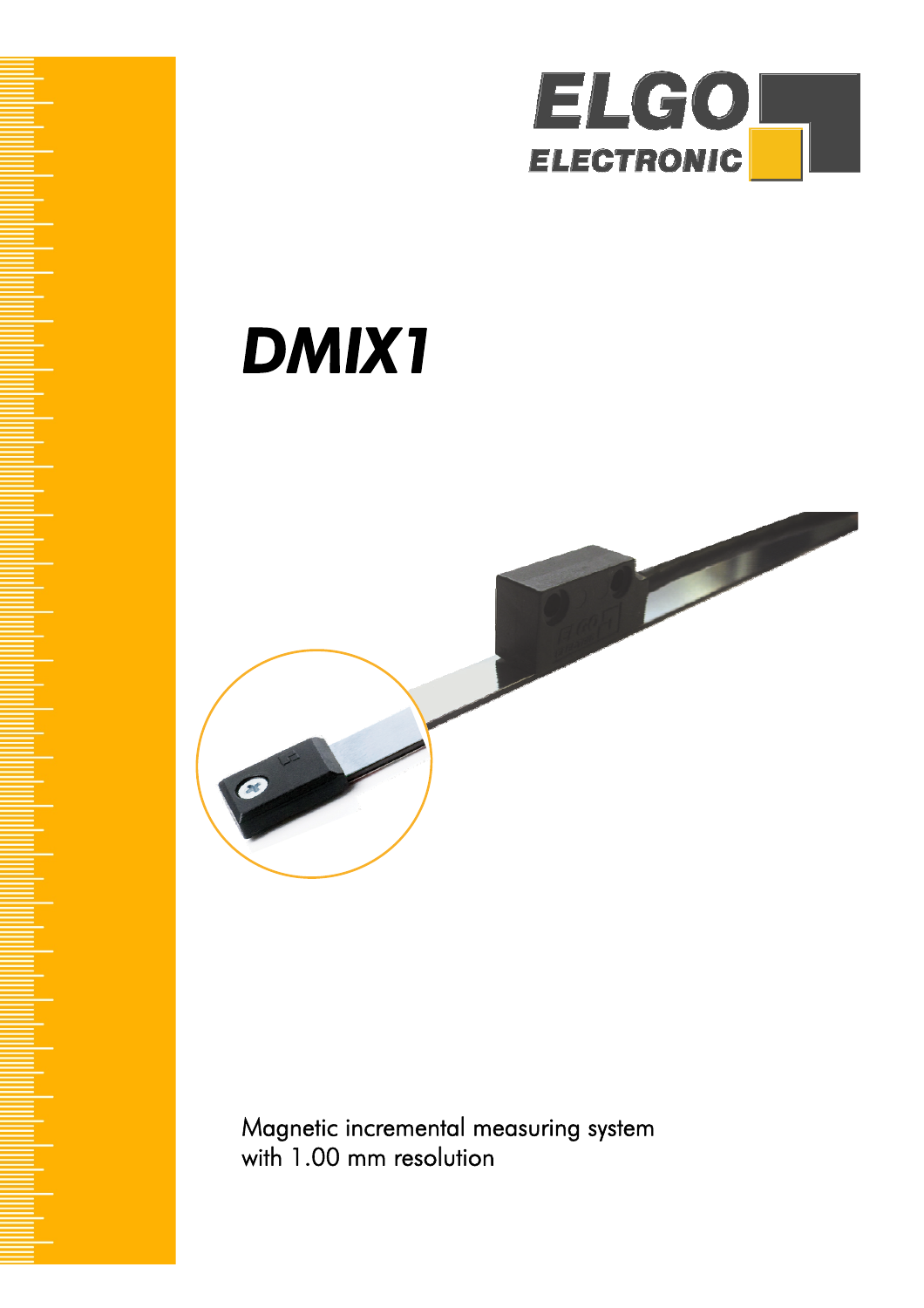# **DMIX1** Magnetic measuring system with 1.00 mm resolution

**General:** The DMIX1 is an incremental magnetic length measuring system. The sensor technology and translator are placed in two different housings (sensor in sensor head and translator unit in external Sub-D connector). The magnetic tape can also be fixed into a guide rail with the provided adhesive tape. The DMIX1 can be installed up to a maximum distance of 10.0 mm from the magnetic tape.

A, A´, B, B´, Z, Z´ signals are available.

#### **Wichtige Merkmale:**

- Direct contact free measurement
- The distance between sensor and magnetic tape can be between 0.1 and 10.0 mm
- Measuring theoretically unlimited
- Resolution up to 1,00 mm
- Repeat accuracy  $+/- 1$  increment
- Very robust against pollution

### Pulse diagram:



The channels A and B are 90° phase-shifted

The output of the index pulse carried out periodically every 16 mm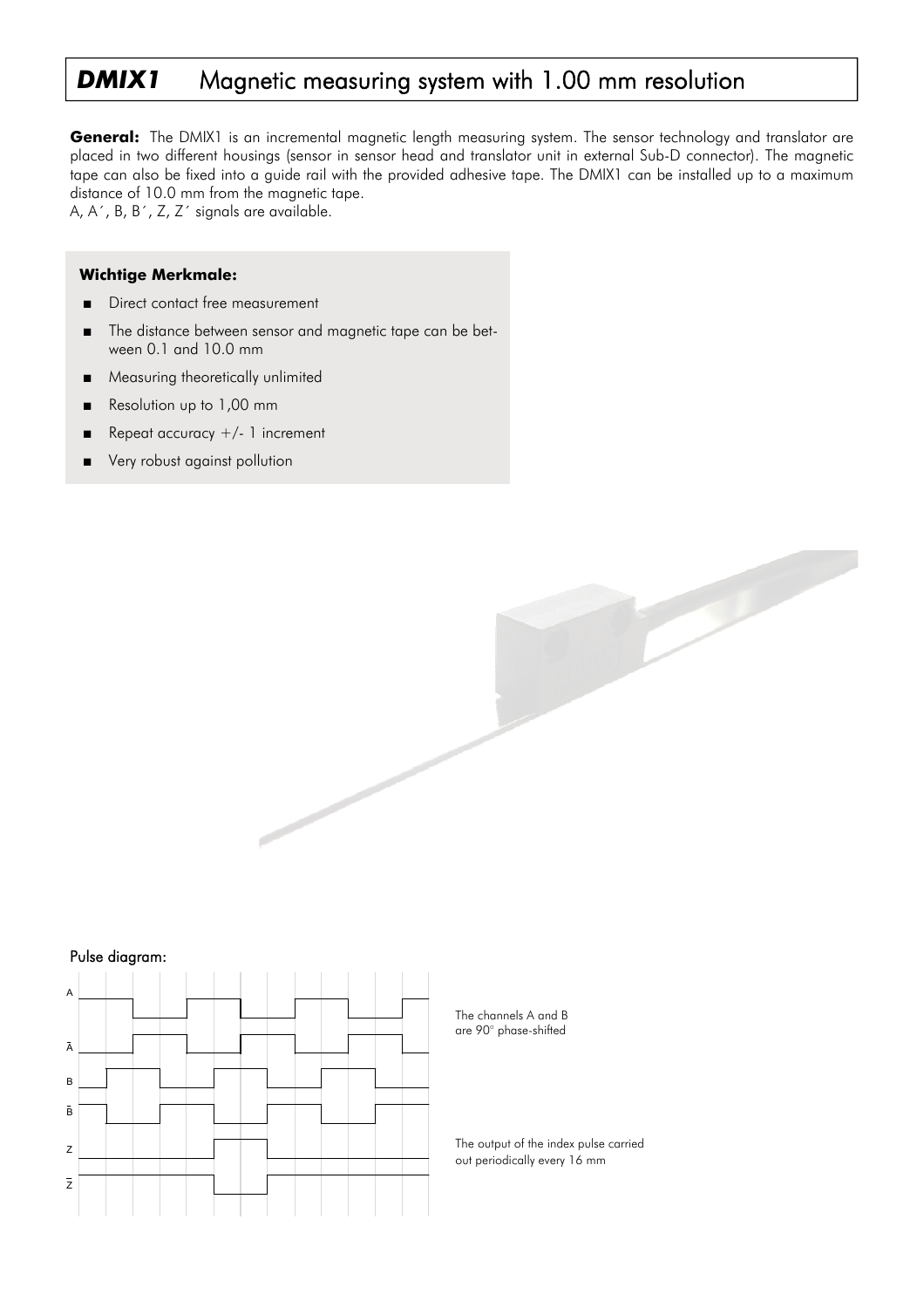# **Technical specifications:**

| 10 30 VDC / 5 VDC                                                          |
|----------------------------------------------------------------------------|
| 10 30 VDC: max. 150 mA /<br>5 VDC: 200 mA                                  |
| 10 30 V HTL / 5 V-TTL                                                      |
| $1.00$ mm                                                                  |
| $+/- 1$ increment                                                          |
| $20 \text{ m/s}$                                                           |
| A, A', B, B', Z, Z'                                                        |
| Theoretically unlimited                                                    |
| $+/- (1000 + 20 \times L)$<br>$L =$ measuring length in meter              |
| $-10 + 70$ °C<br>$(-25 + 85^{\circ}C)$ on request                          |
| $-25 + 85$ °C                                                              |
| Non-condensing, max. 80%                                                   |
| <b>IP67</b>                                                                |
| DMIX-housing: $30 \times 10 \times 15$ mm                                  |
|                                                                            |
| Max. 30.0 m, drag-chain suitable<br>wires: $6 \times 0.08$ mm <sup>2</sup> |
| Min. 60 mm                                                                 |
|                                                                            |

# **Order reference:**

For orders please use the following order code:

$$
\overline{DMIX} - \frac{1}{A \overline{A} \overline{A} - B \overline{B} \cdot \overline{B}} - \overline{C} \overline{C} \overline{C} \overline{C} - \overline{D} \overline{D}
$$

#### A SN-Number

|  | 000 |  | ELGO standard |
|--|-----|--|---------------|
|--|-----|--|---------------|

- 001 First special version
- **B** Signal cable length (in XX.X meter)
	- 01.5 1.5 m (standard length) (different cable lengths on request)

#### C Resolution

1000 1.00 mm (4-edge triggering)

#### D Supply / output levels

- 00 10-30 VDC / 10-30 VDC
- 01 10-30 VDC / 5 V-TTL line driver
- 11 5 VDC / 5 V-TTL line driver

#### Exmaple:

DMIX - 0 0 0 - 0 1 . 5 - 1 0 0 0 - 0 1 A A A - B B . B - C C C C - D D

*DMIX ELGO* standard, with 1.5 m signal cable length, 1.00 mm resolution, 10-30 VDC / 5 V-TTL line driver supply / output levels.

Your order:

DMIX - \_ \_ \_ \_ - \_ \_ - \_ \_ - \_ \_ \_ \_ - \_ \_ - \_ \_ A A A - B B B - CCCC - DD - E

# Dimensions Sensor Head: